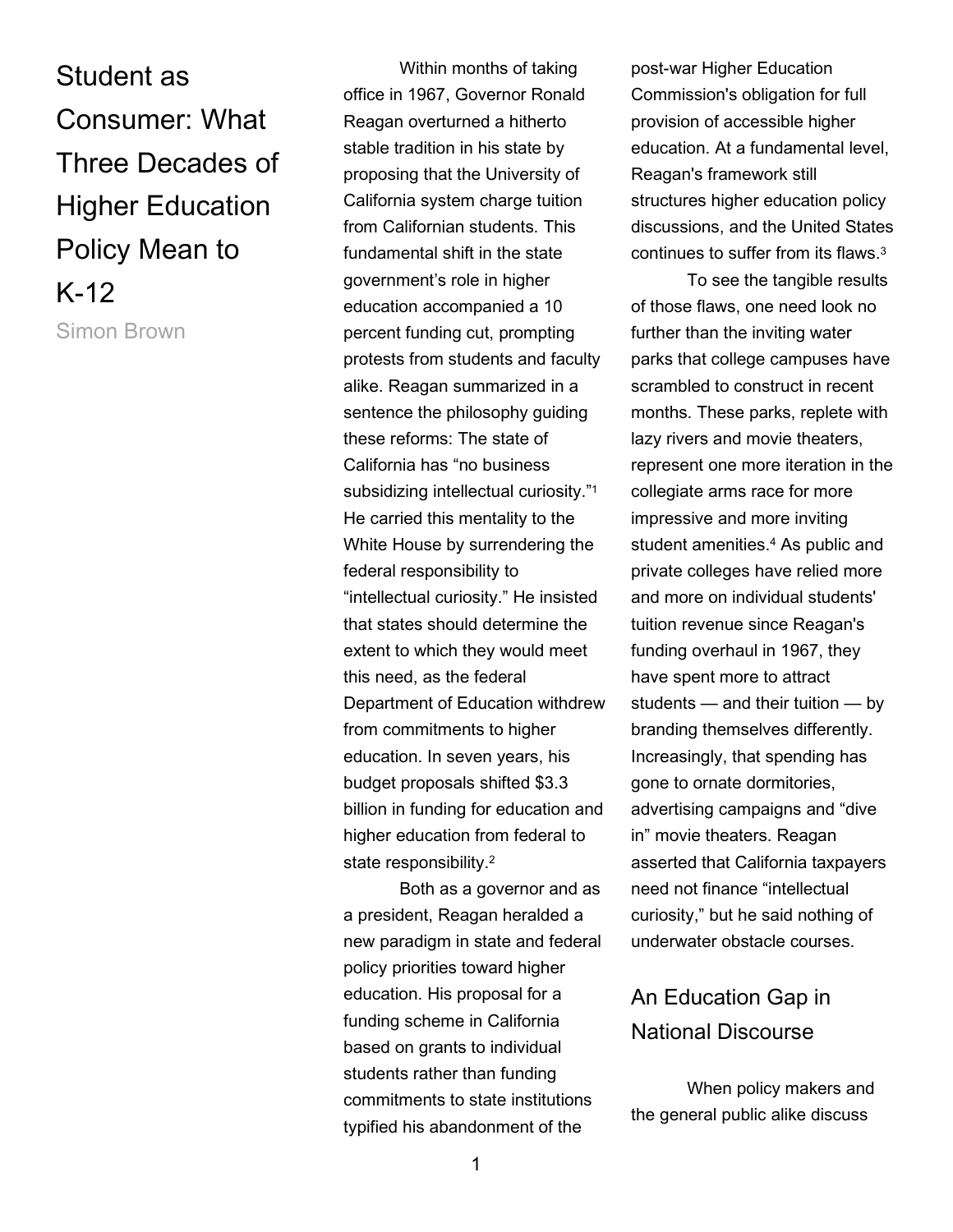education in the U.S., they do so within one of two distinct discourses: education or higher education. Each of these spheres attracts attention from different commentators, rouses sentiments from different parties and seemingly faces different challenges. Failing national scores in international standardized tests and the "achievement gap" amongst schools and demographics dominate discussions of K-12 education.<sup>5</sup> The employment prospects of recent graduates and mounting student-loan debt feature prominently in discussions of higher education — that is, when the application process to the Ivy Leagues has momentarily released its grip on popular imagination.<sup>6</sup> These discussions rarely overlap, and problems common to both don't receive a holistic treatment.

The outcomes of the student-as-consumer model of higher education funding, however, uniquely inform contemporary debates about the expansion of school choice within public education. The diminishing educational outcomes and academic rigor, which have come to define the American collegiate experience, result from a misguided economic policy that places students as consumers in an "educational marketplace." The rhetoric of school choice, now so

prevalent in the public education sphere, will replicate the same undesirable results. An education is a commodity unlike any other, and when schools enter a marketplace, no vendors can offer much of value.

## Three Decades of "School Choice"

In 1980, economists Milton and Rose Friedman heralded Reagan's election to the presidency with the publication of Free to Choose, a book that would guide Reagan's education policy. The Friedmans advocated for a voucher system in which public education funding would go directly to students who could then use that funding at independently administrated private schools. In that way, the student and her parents could select an education provided in a competitive market. The Friedmans applied economic theory to explain why the outcomes of this "choice" will

necessarily prove favorable, explaining, "If the consumer is free to choose, an enterprise can grow in size only if it produces an item that the consumer prefers either because of its quality or its price."<sup>7</sup> Reagan pressed this ideology first in his proposals for school vouchers, which would allow parents to transfer property-tax payments from local schools to private schools, and then in his more moderated advocacy for parental choice amongst public schools.<sup>8</sup> In either case, the guiding ethos remained the same: Students and parents recognize a good education better than teachers, superintendents or state representatives can. The customer is always right.

Despite its origins in the ultra *laissez-faire* Chicago School of Economics, the broad notion of "school choice" attracted noteworthy supporters among Democrats when it had been made more palatable after the voucher movement lost support. School choice became

The diminishing educational outcomes and academic rigor, which have come to define the American collegiate experience, result from a misguided economic policy that places students as consumers in an "educational marketplace."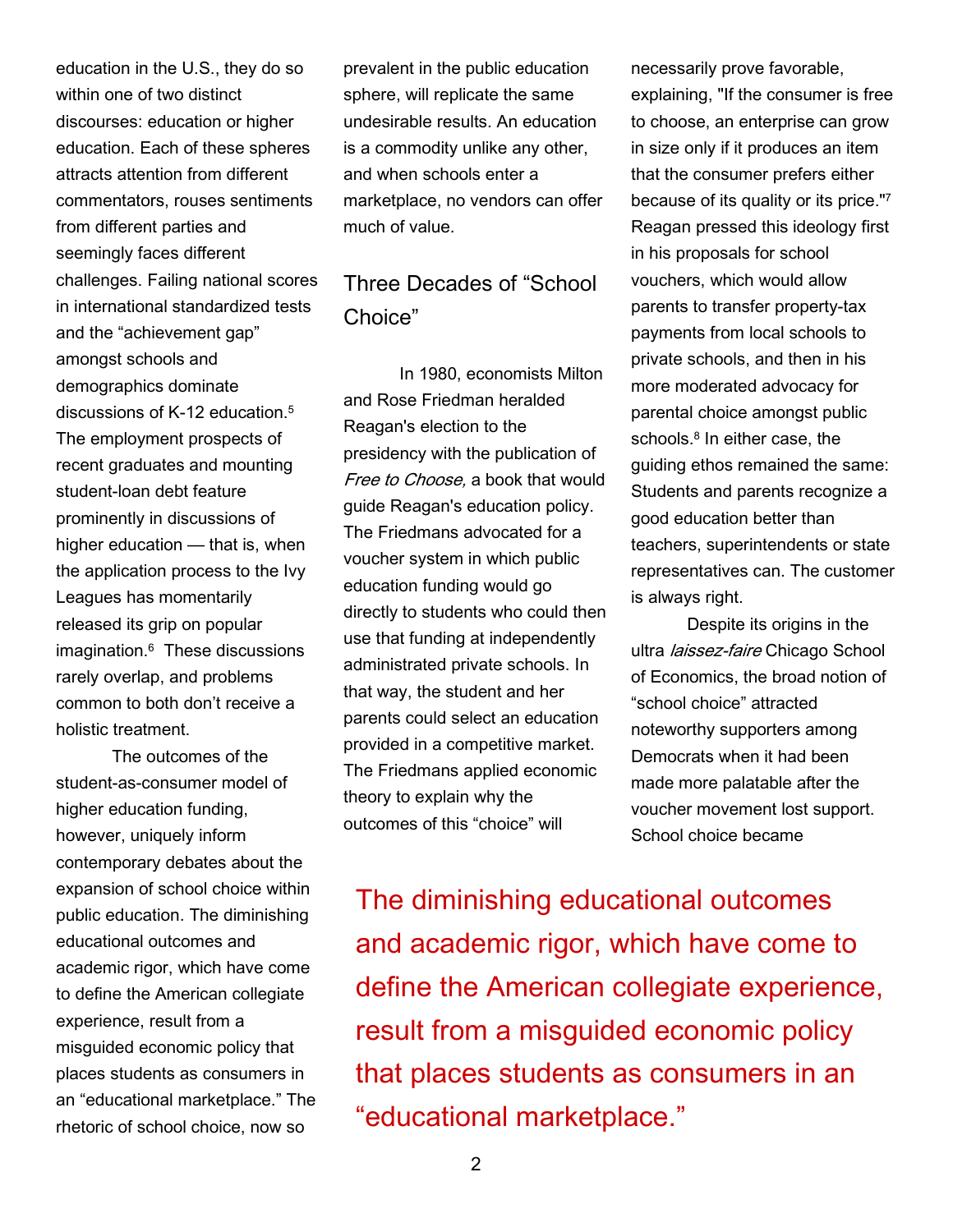synonymous with charter schools, publically-funded schools operated by independent administrators with more flexibility in curriculum, hiring and admission. These schools typically receive their revenue from tuition payments paid by the public schools that would have otherwise educated the student. The first of these schools opened in Milwaukee, and received its charter from Minnesota in 1990. Throughout the 1990s, more and more charter schools opened with the blessing and support of Bill Clinton's administration. Clinton maintained the rhetoric of entrepreneurialism that the school choice movement inherited from Reagan and the Friedmans: He wanted to "reward the best schools," "shut down or redesign those that fail" and replace them with "creative" charter schools.<sup>9</sup> The marketplace that Reagan's Department of Education envisioned had been realized by the Clinton administration, except under the "New Democrats'" vision, the educational commodities would all be financed entirely with money that would otherwise go to public schools.

This competitive model for school choice has found its best salesmen of the past two decades among high-profile urban school administrators, from New York's Michael Bloomberg to D.C.'s Michelle Rhee. President Obama and Education Secretary Arne

Duncan embrace the idea, and have spurred states to remove "artificial caps" on the number of schools they charter, lest they lose their chance at federal grants from the "Race to the Top" program.<sup>10</sup> By 2010, 4,600 charter schools were educating 1.4 million students.<sup>11</sup>

## Of Used Cars and **Universities**

The heuristics heard in many introductory economics classes and political rhetoric have instilled the belief that open competition always leads to decreased prices. Unnecessary monopolies and frivolous government intervention can only lead to inefficiencies in the market, so one may think. These basic principles guided the Friedmans in the 1970s and 1980s — and the charter advocates today — in their challenge to one of the most convoluted bureaucratic systems in the country: public and higher education. The Friedmans targeted this "island of socialism in a free market sea" as a coherent landmass, rather than a fractured archipelago. They identified that the consequences of higher education policy could inform public education policy, insofar as both represented a system in which "the parent and child are the consumers, the teacher and

school administrators the producers." 12 They correctly identified that higher education policy could be mutually informative, but they didn't understand why. They considered the economic benefits of open competition and asked, "Why should schooling be different?" The answer, which they didn't consider, undermines the entirety of their argument.

That answer lies in an economic model that the economist George Akerlof outlined in his influential paper "The Market for 'Lemons,'" published in 1970. Akerlof argues that an "asymmetry of information" exists in some markets, in which the consumers can't evaluate the real value of a product they might purchase as well as the seller can.<sup>13</sup> In such a situation, the price of the good will artificially increase, since sellers will price their products higher, knowing that the consumer can't easily estimate a more reasonable price. Moreover, a decrease in the price could give consumers the impression that a product, value of which they couldn't otherwise evaluate, must be lower. When the average consumer considers the value of two used cars, for instance, she won't look under the hood, but rather at the sticker price. A price that is drastically lower than competitors' would, in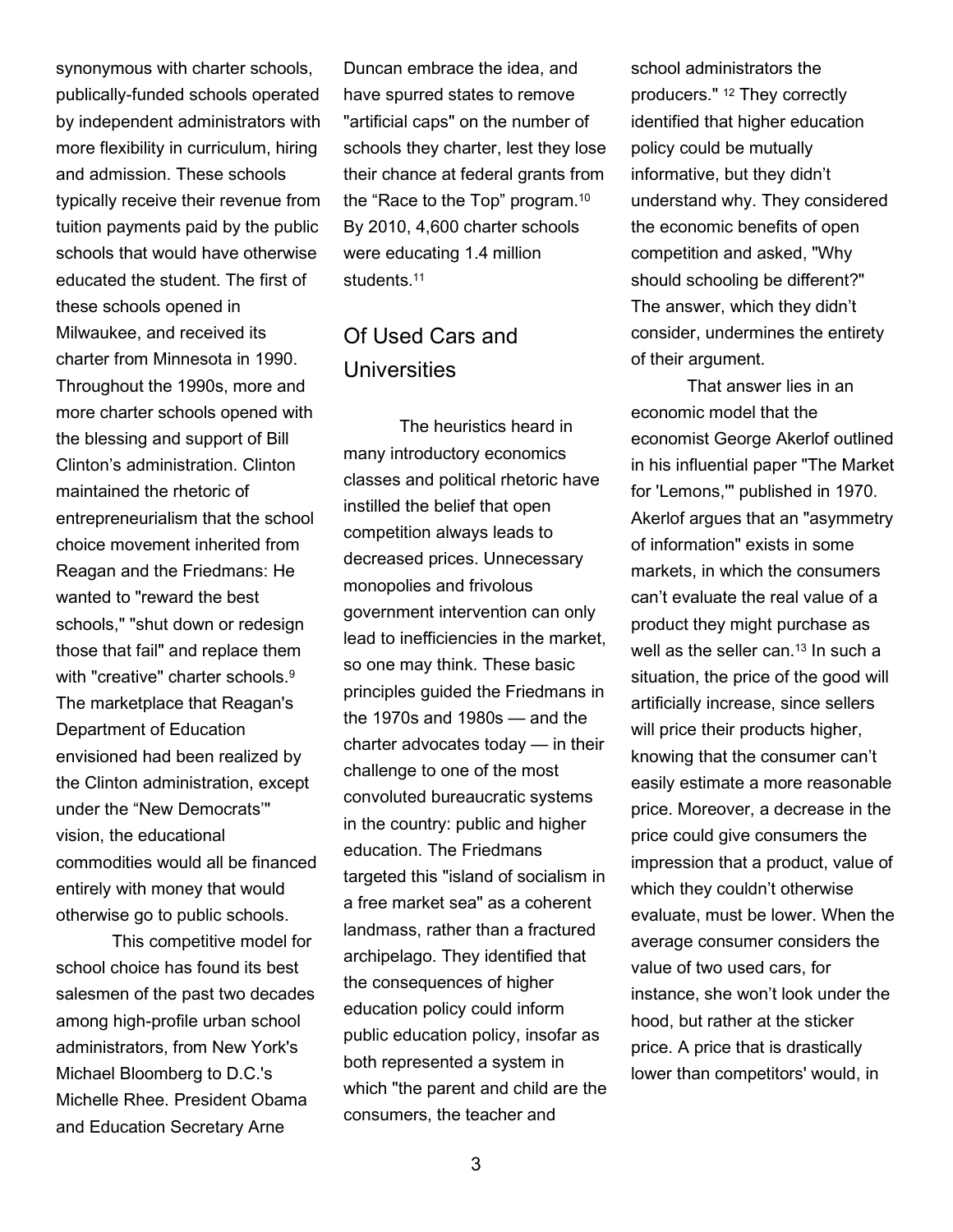When states and the federal government withdrew institutional funding and individual students' tuition payments took on a greater share of university revenue, administrators began treating students as customers.

the consumer's mind, probably correlate to a worse product, which leads her to prioritize higher-priced goods for their supposed surety of quality. This, in turn, artificially inflates prices. To alleviate these asymmetries in the market, Akerlof suggests, "in some cases, governmental intervention may increase the welfare of all parties."<sup>14</sup>

An asymmetry of information exists in the market for higher education and the market for used cars alike. The sales pitches for both products ought to make any consumer equally wary. Try as one might, parents and students struggle to identify a "good" education. There are some standard measurements, such as class sizes, student-to-faculty ratio and career services, but those yardsticks can't measure precise differences in quality. One might look to the overbroad measurements of U.S. News and World Report, or to campus atmosphere during visiting students day, or to the sticker

price on tuition — just like the used-car shopper. David L. Warren, President of the National Association of Independent Colleges and Universities, identifies the misleading power of the up-front tuition price, explaining "Schools wanted a high tuition on the assumption that families would say that if they're charging that high tuition, they must be right up there with the Ivies," as quoted by The New York Times. 15

Parents and students will also most likely look to the distinctive campus buildings and amenities on their guided tours. The rampant construction of lavish swimming pools and decadent dorm rooms testifies to the attractive power of cosmetic improvement on campus.16 None of this, however, correlates with any definition of a "good education," especially as state or federal governments would consider it.

The construction of rock walls, sports arenas and

dormitories does, however, correlate with the 43.6 percent increase in the average cost of tuition, in constant dollars, between 1982 and 2012.17 Not coincidentally, it also corresponds with Reagan's ascent to the presidency and the consequent withdrawal of state support from higher education funding. Between 1980 and 2011, the average share of the total funding expenditures for higher education that the states carried declined by 40.2 percent, from about 74.3 percent to 34.1 percent.18 When states and the federal government withdrew institutional funding and individual students' tuition payments took on a greater share of university revenue, administrators began treating students as customers. The price of an ambiguously valued good — in this case, a college education — increased considerably in a market defined by the asymmetry of information. There's no reason to believe the same consequences won't result from the empowerment of the student and parent as consumers within the public education system.

The notion that parents won't select the best possible available education for their children strikes many as arrogant, callous, over-reaching or some combination thereof. The Louisiana State Superintendent of Education, John White, concisely expressed this traditional yet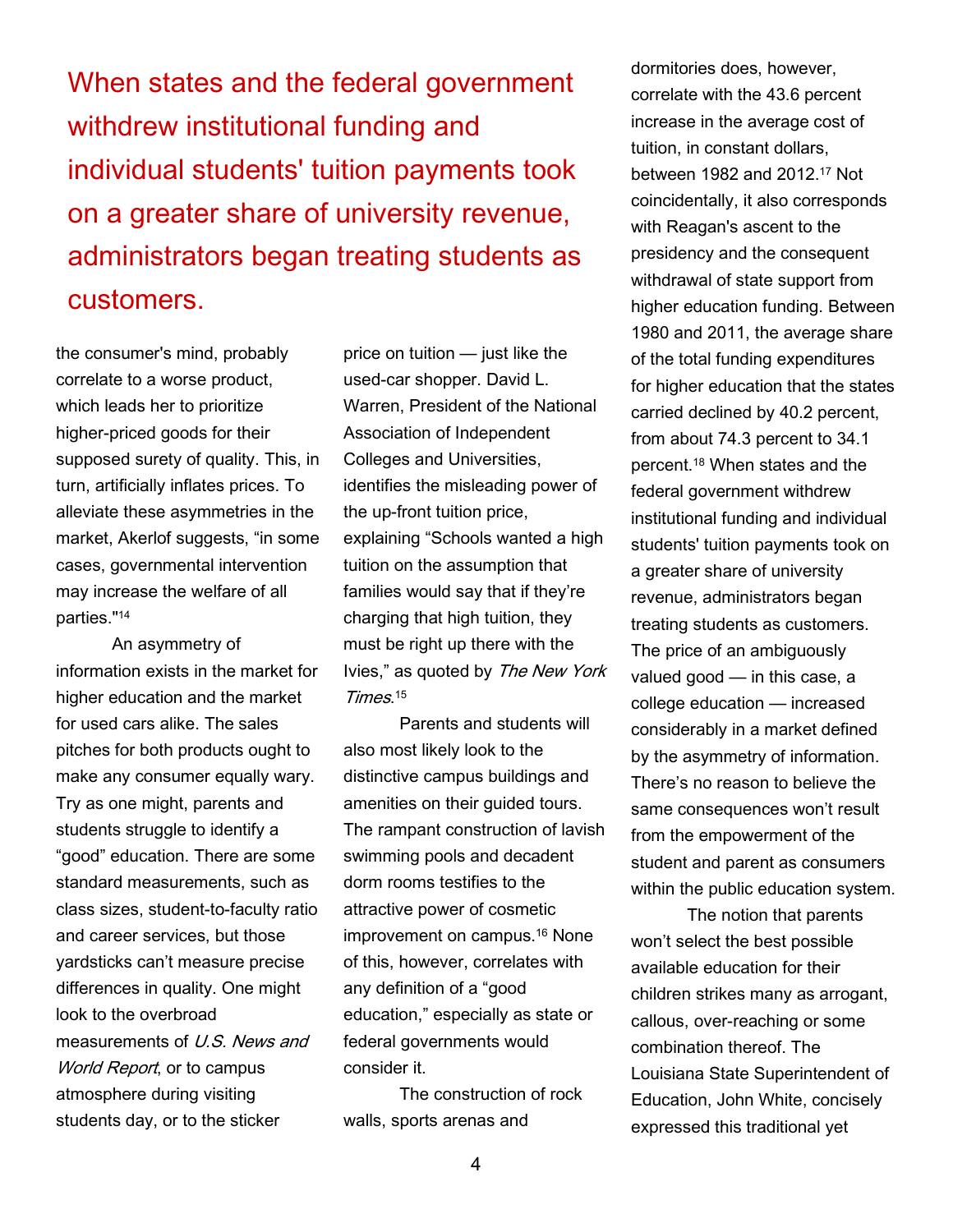unrealistic sentiment: "To me, it's a moral outrage that the government would say, 'We know what's best for your child,' who are we to tell parents we know better?"19 White made that claim in support of a Louisiana school voucher program implemented in 2012. The fact that some parents chose to redeem those vouchers at schools that refused to teach evolution, assigned "Bible-Based math books" and boasted basketball teams and no libraries, belied his rhetoric.

Looking beyond the most egregious cases, there remains no reason why parents' undeniably good intentions and incomparable commitment to their children translate into knowledge of best educational practices. No one can claim ultimate knowledge on this issue, but professional organizations that measure testbased educational outcomes prove more credible than the intuitive heuristics that concerned parents employ to evaluate one school over another. A parent would require a considerable background in educational research and considerable free time to discover that, for instance,

<sup>1</sup> William F. Buckley, Jr., "Ronald Reagan: A Relaxing View," National Review, November 28, 1967, Internet (accessed September 21, 2014). <sup>2</sup> Eric Hoover and Philip W. Semas,

 $\overline{a}$ 

"For Better or Worse, Ronald Reagan Helped Shape Higher Education," Chronicle of Higher Education, June 7, cutting-edge pedagogical technology such as Smart Boards and iPads produce negligible improvements, according to the Program for International Student Assessment.20 Those parents who can narrow the information asymmetry would disproportionately emerge from more educated backgrounds, with less financial obligations to work. In short, the only ones who will win out in the educational marketplace will be those children already privileged with parents financially secure enough to study that marketplace.

To fill the disconnect between parents and best pedagogical practices, some public charter schools have turned to robust advertising and marketing schemes. Like their collegiate colleagues in the post-Reagan paradigm, these schools rely on the tuition payments per student that they receive from the students' home districts. They have turned to the same marketing schemes as the universities for attracting those payments, even if those schemes use public schools' money to attract students and parents away from the schools

2004, Internet, (accessed September 21, 2014).

<sup>3</sup> Ronald Reagan, "Landon Lecture: Higher Education: Its Role in Contemporary America," Internet, (accessed September 21, 2014). <sup>4</sup> Courtney Rubin, "Making a Splash on Campus: College Recreation Now

paying for the advertisements. In Pennsylvania, the PA Cyber Charter School spent \$4 million of taxpayer money on advertising campaigns between 2008 and 2010.21 It may only be a matter of time before charter schools begin enticing students with water parks featured prominently in their advertisements.

Parents and politicians ought to realize that their inability to select the best possible school for their children doesn't reflect on their intentions, only on the nature of education as a consumable good. Three decades of dismal higher education policy have illustrated this fact. Policy makers in public education ought to look across the discursive divide that separates them from their colleagues in higher education, and heed their warning against the student-as-consumer model. If the customer is always right, the taxpayer is always left with the bill, no matter the quality of the product.

Involves Pool Parties and River Rides," The New York Times, September 19, 2014, Internet (accessed September 19, 2014).

<sup>5</sup> For this difference in priorities in each discussion, see Kevin Carey, "Americans Think We Have the Best Colleges. We Don't," The New York